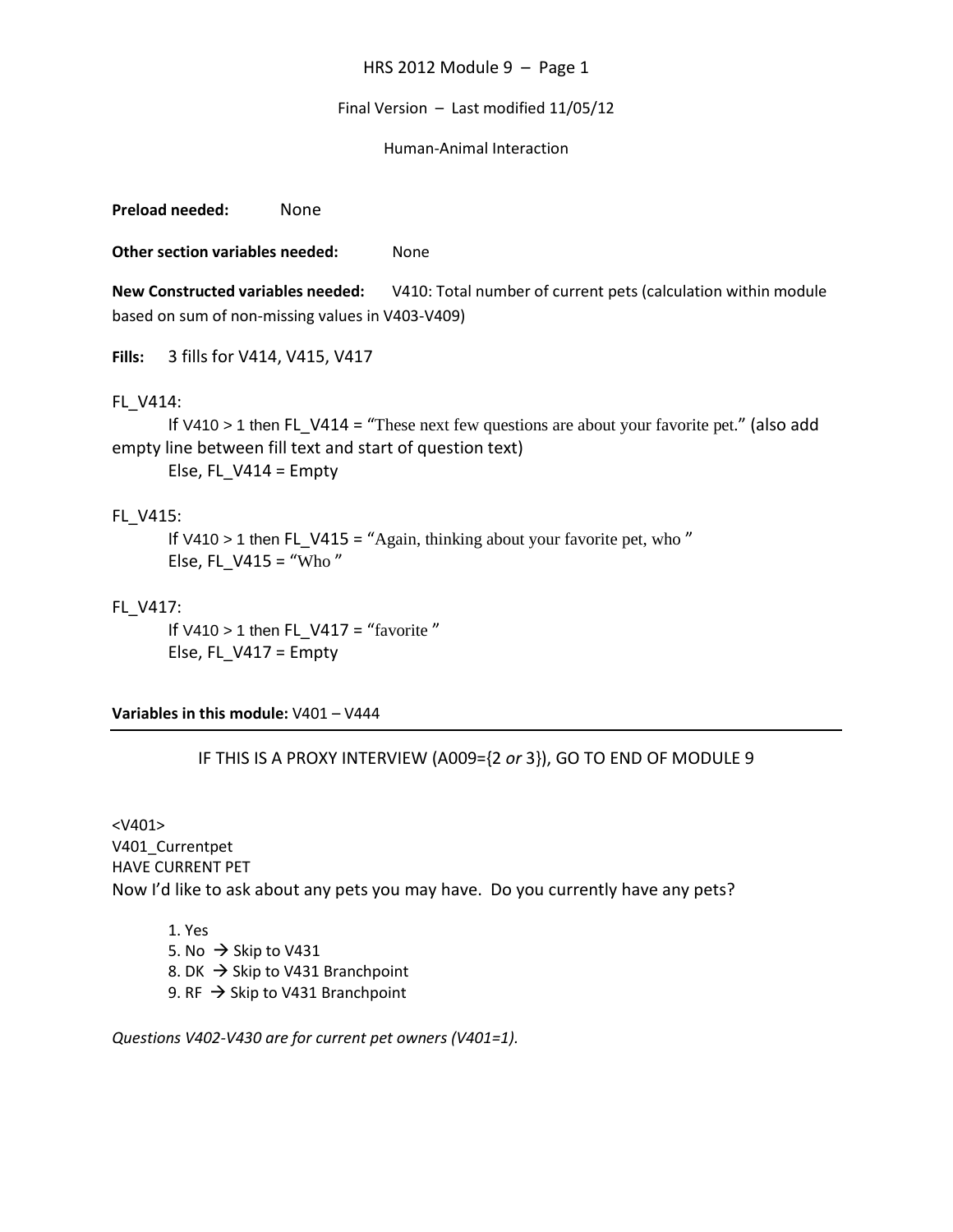Final Version – Last modified 11/05/12

## Human-Animal Interaction

<V402> (V402M1-V402M7) V402\_Typepet TYPES OF CURRENT PETS What kind of pets are these?

[IWER: Check all that apply.]

- 1. Dog
- 2. Cat
- 3. Small mammal (rabbit, gerbil, hamster)
- 4. Bird
- 5. Fish
- 6. Reptile (turtle, snake, lizard)
- 7. Other
- 8. DK  $\rightarrow$  Skip to V411
- 9. RF  $\rightarrow$  Skip to V411

*If any V402M1-V402M7=dog, ask V403. Else skip to V404.* <V403> V403\_Numdogs NUMBER OF DOGS (How many dogs do you have?)

> $\frac{1}{2}$  dogs 98. DK 99. RF

*If any V402M1-V402M7=cat, ask V404. Else skip to V405.*

<V404> V404 Numcats NUMBER OF CATS (How many cats do you have?)

> \_\_\_\_\_ cats 98. DK 99. RF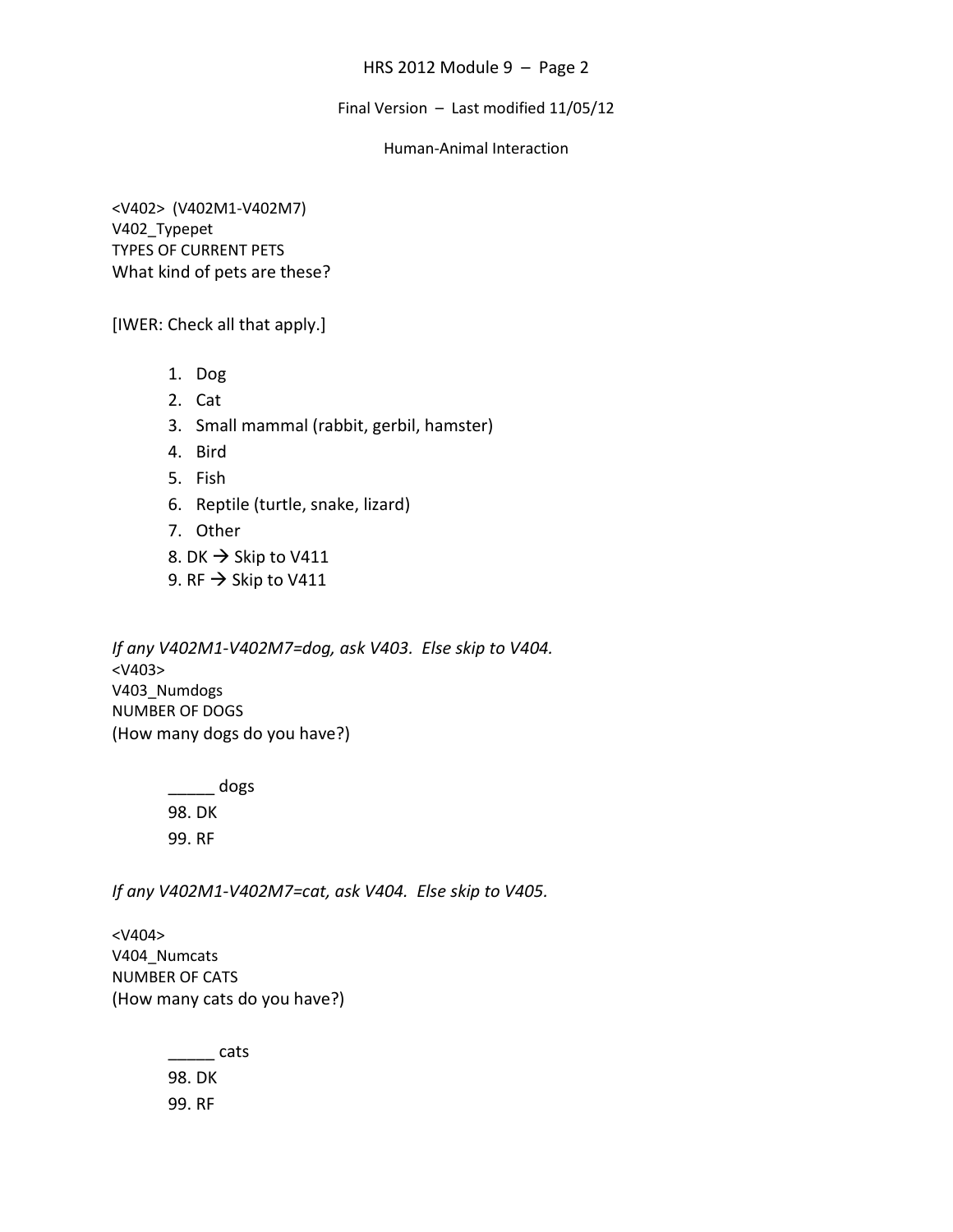Final Version – Last modified 11/05/12

Human-Animal Interaction

*If any V402M1-V402M7=small mammal, ask V405. Else skip to V406.* <V405> V405\_Nummammal NUMBER OF SMALL MAMMALS (How many (small mammals/rabbits/gerbils/hamsters) do you have?)

> \_\_\_\_\_ small mammals 98. DK 99. RF

*If any V402M1-V402M7=bird, ask V406. Else skip to V407.*

<V406> V406 Numbirds NUMBER OF BIRDS (How many birds do you have?)

> $\frac{1}{2}$  birds 98. DK 99. RF

*If any V402M1-V402M7=fish, ask V407. Else skip to V408.*

<V407> V407\_Numfish NUMBER OF FISH (How many fish do you have?)

> $\frac{1}{\sqrt{1-\frac{1}{2}}\sqrt{1-\frac{1}{2}}\sinh(\frac{1}{2}-\frac{1}{2})}$ 98. DK 99. RF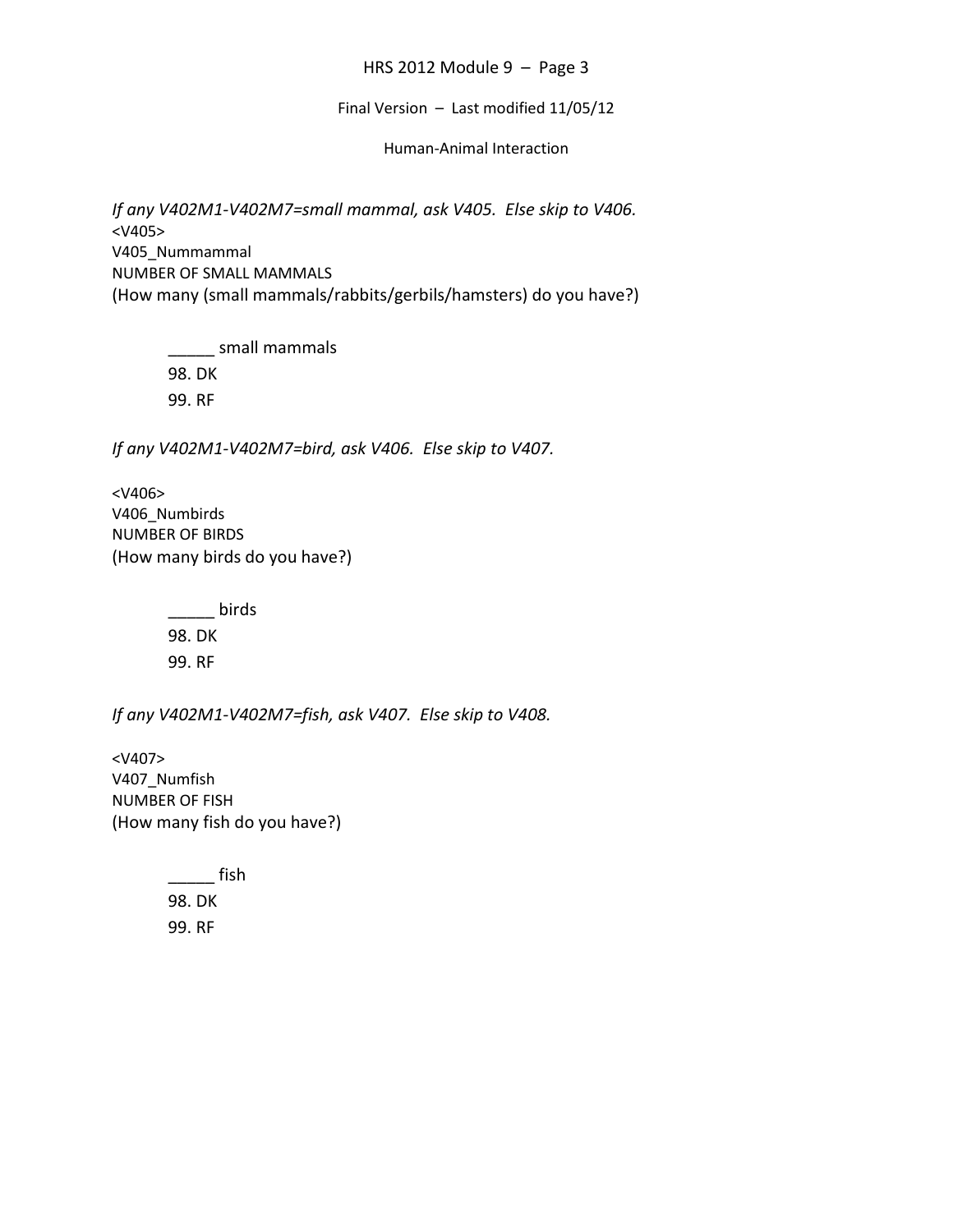Final Version – Last modified 11/05/12

### Human-Animal Interaction

*If any V402M1-V402M7=reptile, ask V408. Else skip to V409.* <V408> V408\_Numreptile NUMBER OF REPTILES (How many reptiles do you have?)

> \_\_\_\_\_ reptiles 98. DK 99. RF

*If any V402M1-V402M7=other, ask V409. Else skip to V410.* <V409> V409 Numotherpet NUMBER OF OTHER PETS (How many (other) pets do you have?)

> \_\_\_\_\_ other pets 98. DK 99. RF

<V410> V410\_Totalpets TOTAL NUMBER OF PETS *Programming note: This is a calculated variable, the sum of non-missing values in V403-V409.*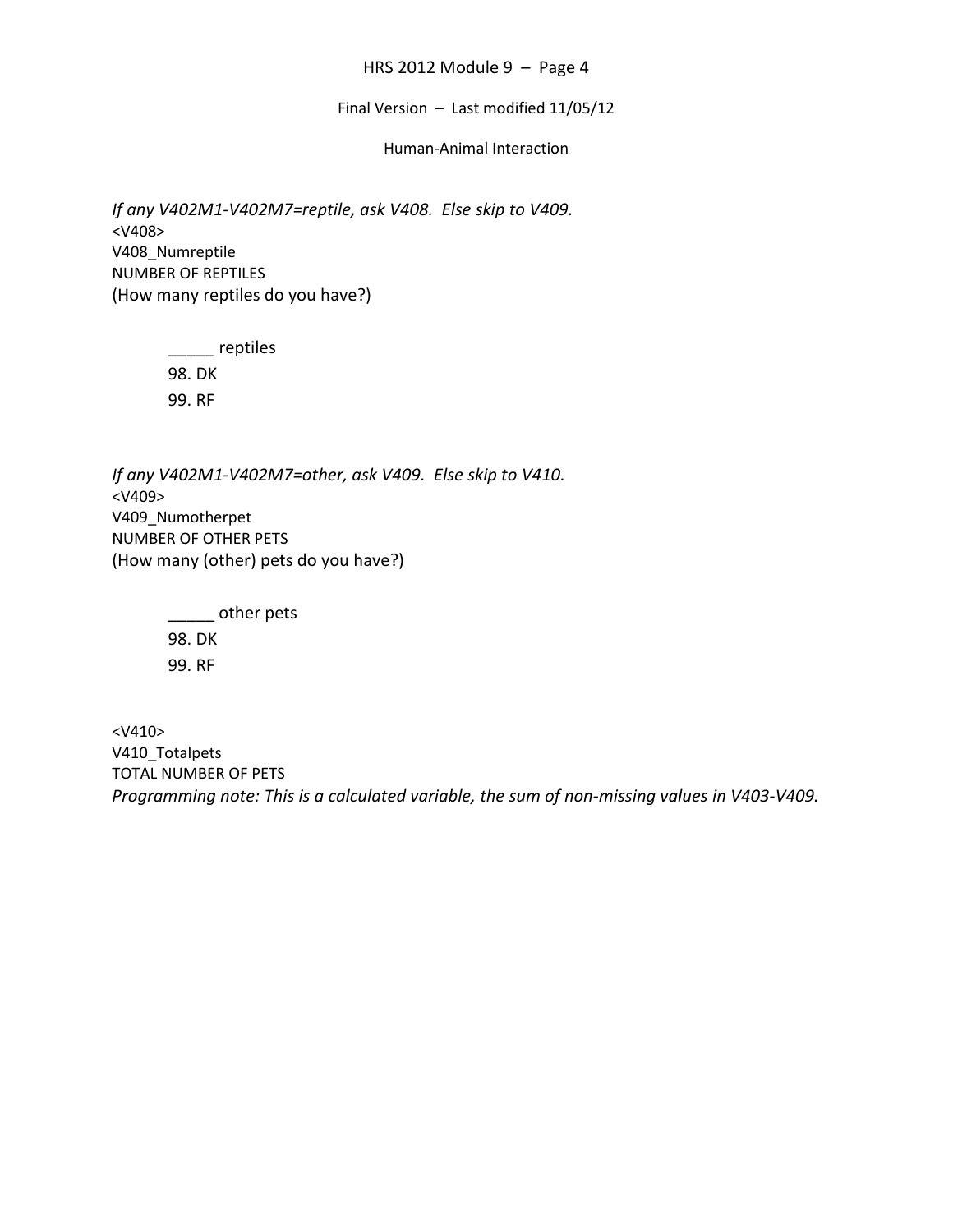Final Version – Last modified 11/05/12

### Human-Animal Interaction

<V411> (V411M1 – V411M10) V411 Reasonpets REASONS FOR HAVING PETS What are your reasons for having (a pet/pets)?

[IWER: Check all that apply.]

- 1. Enjoy (love) animals 2. Protection 3. Companionship 4. Playmate for child 5. Want something I could take care of 6. Want something to keep me busy (occupy the time) 7. Want something to keep me active (get exercise) 8. Therapy (e.g., guide dog) 9. Was given this pet 10. Other 98. DK
- 99. RF

*If more than one category selected in v411, ask v412. Otherwise skip to V413.*

<V412> V412\_Mainreasonpet MAIN REASON FOR HAVING PETS Which of these reasons would you say is most important?

[IWER: Check only one.]

- 1. Enjoy (love) animals
- 2. Protection
- 3. Companionship
- 4. Playmate for child
- 5. Want something I could take care of
- 6. Want something to keep me busy (occupy the time)
- 7. Want something to keep me active (get exercise)
- 8. Therapy (e.g., guide dog)
- 9. Was given this pet
- 10. Other
- 98. DK
- 99. RF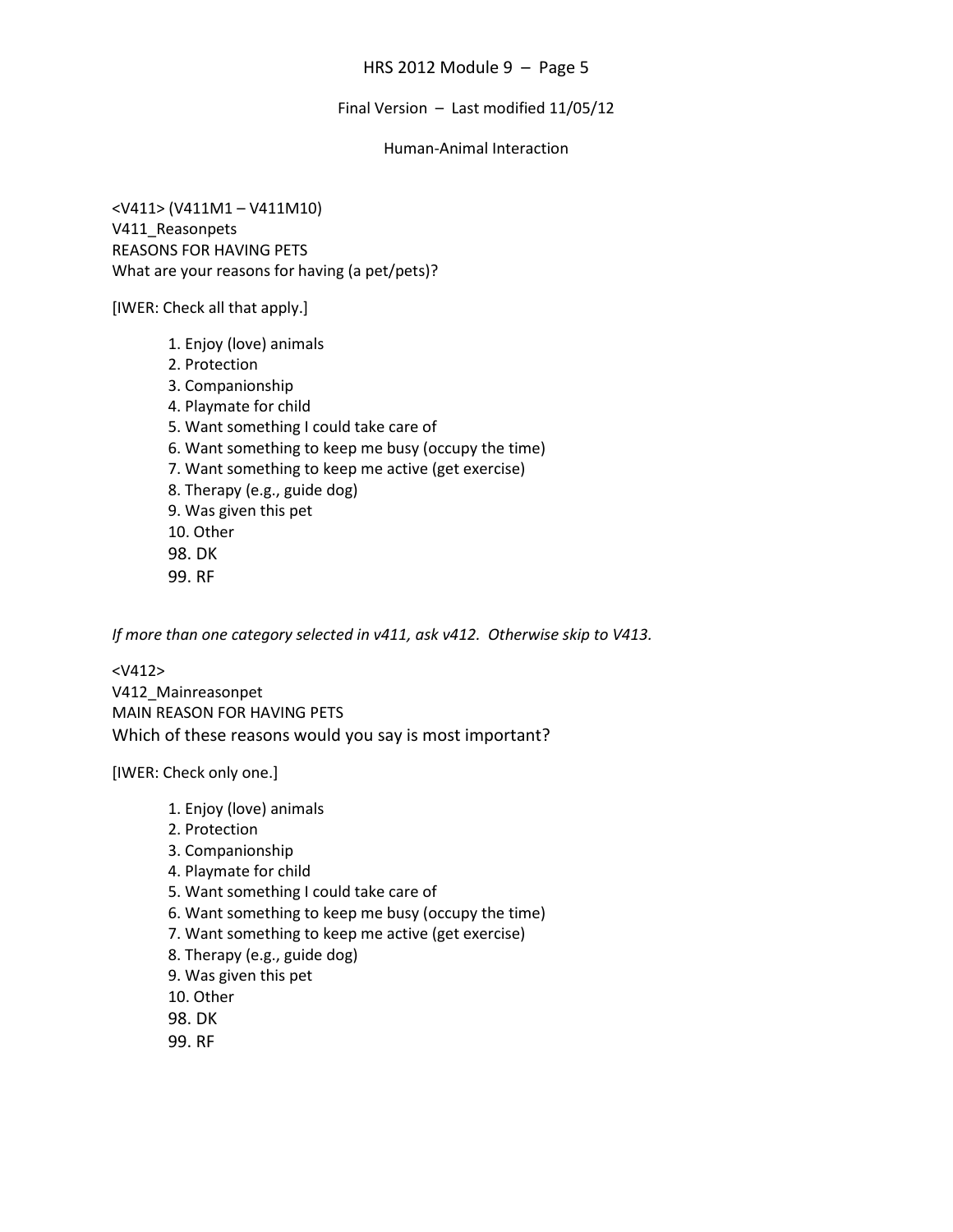Final Version – Last modified 11/05/12

#### Human-Animal Interaction

<V413> V413 Howlongpet HOW LONG HAD PETS How long have you had your (pet/pets)?

[IWER: If R has more than one pet, probe for the pet R has had the longest.]

1. Less than 1 year 2. 1-2 years 3. 3-5 years 4. 6-9 years 5. 10+ years 6. [VOL:] Always 8. DK 9. RF

<V414> V414\_Whosedecision WHOSE DECISION TO GET PETS {FL\_V414} These next few questions are about your favorite pet.

Thinking back to when you first got your pet, whose decision was it to get the pet? Would you say the decision was made by you alone, by you and someone else, or by someone else alone?

1. You alone 3. You and someone else 4. Someone else alone 8. DK 9. RF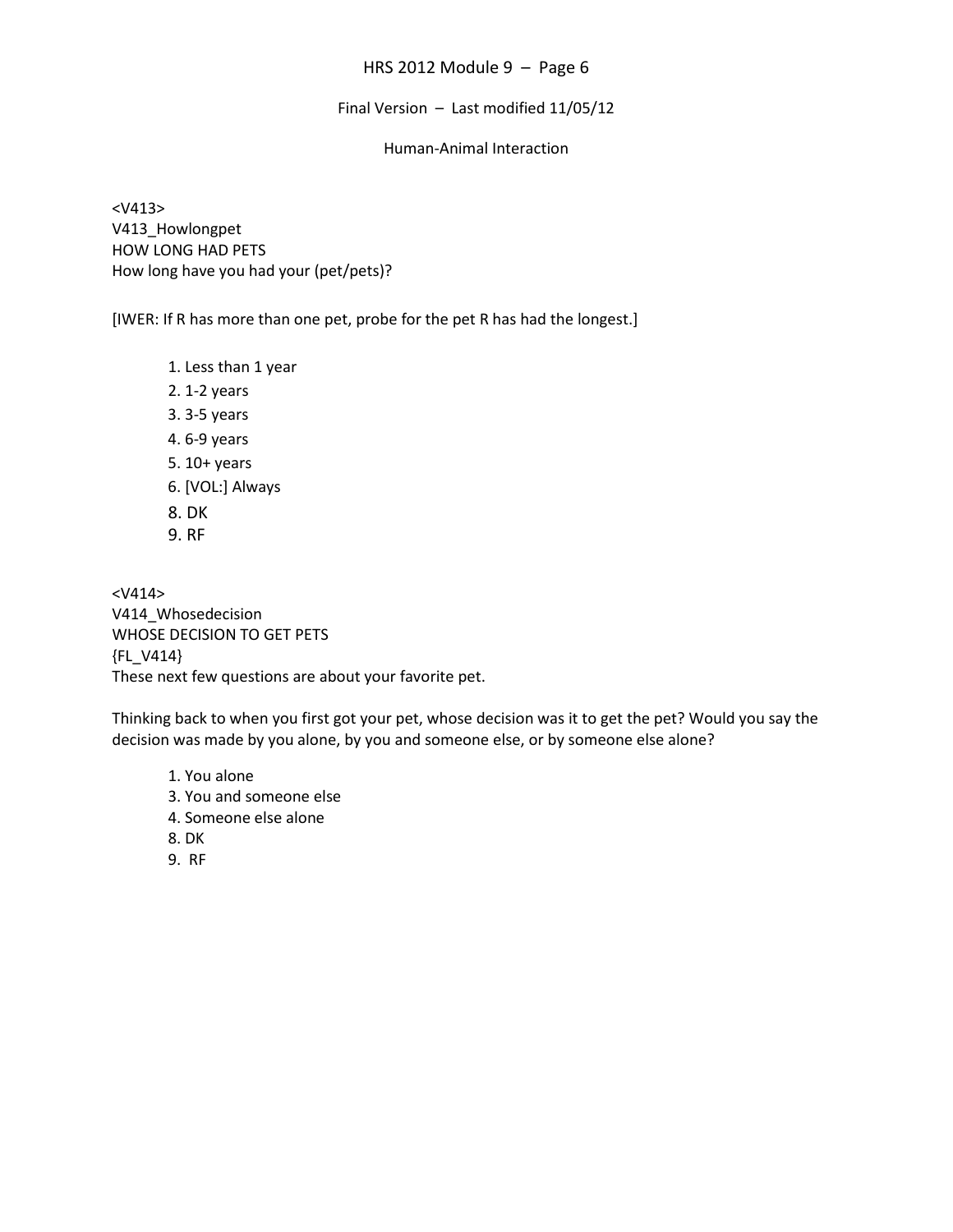Final Version – Last modified 11/05/12

### Human-Animal Interaction

<V415> V415\_Whoresponsible WHO MOST RESPONSIBLE FOR PETS {FL\_V415} is most responsible for the care and feeding of your pet, including any trips to the veterinarian? Would you say it is you alone, you and someone else, or someone else alone?

- 1. You alone
- 3. You and someone else
- 4. Someone else alone
- 8. DK
- 9. RF

<V416>

V416\_Pethealth

RATE PETS HEALTH

How would you rate your pet's health overall? Would you say it is: excellent, very good, good, fair or poor?

- 1. Excellent
- 2. Very Good
- 3. Good
- 4. Fair
- 5. Poor
- 8. DK
- 9. RF

*Note: Questions V417-V422 are from the Pet Attachment Questionnaire (Garrity et al. 1989)*

<V417> V417 Petfriend CONSIDER PET A FRIEND The next few questions are about how you feel about your {FL\_V417} pet.

Do you consider your pet a friend?

1. Yes 5. No 8. DK 9. RF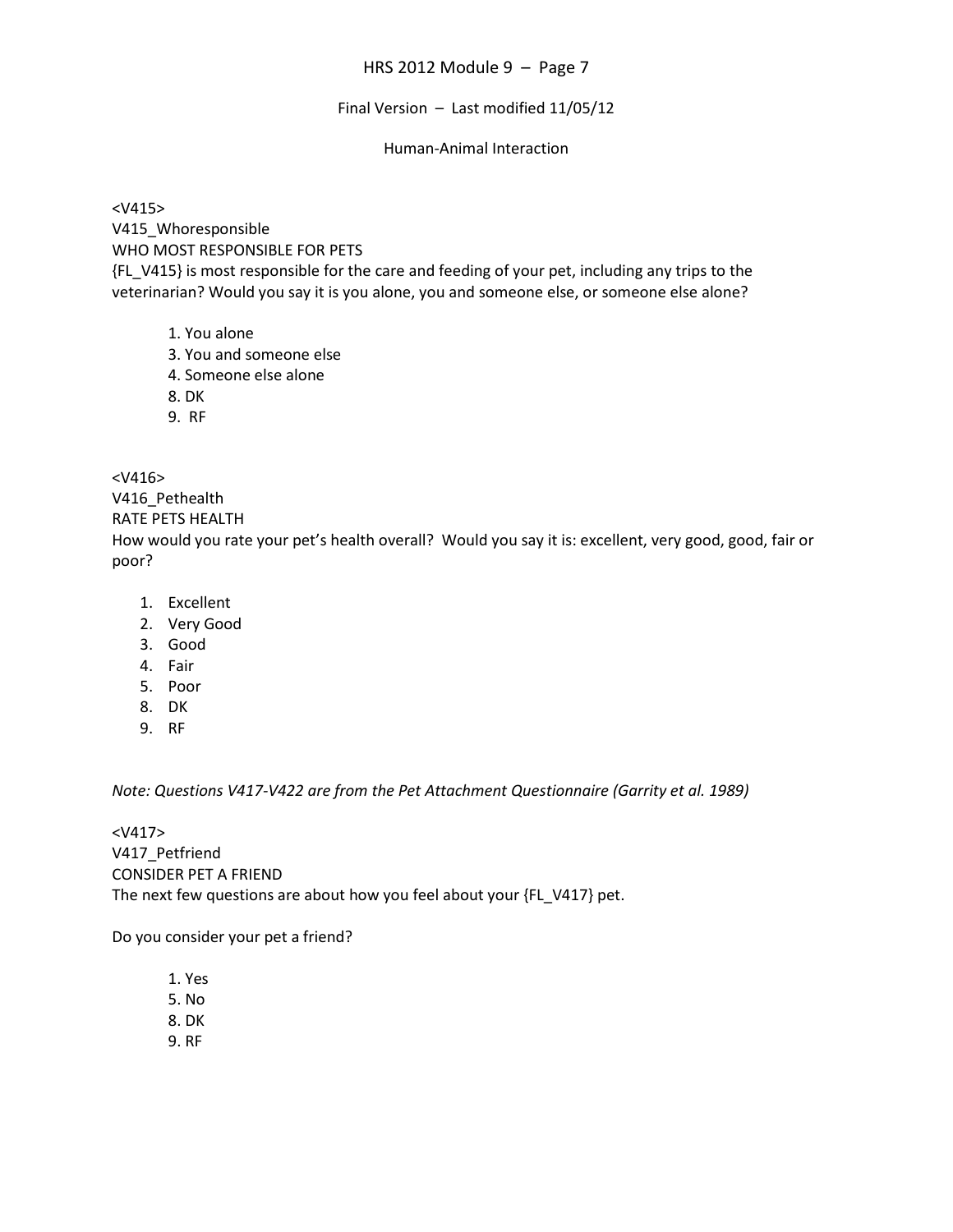Final Version – Last modified 11/05/12

#### Human-Animal Interaction

<V418> V418\_Talktopet TALK TO PET Do you talk to your pet?

> 1. Yes 5. No 8. DK

9. RF

<V419>

V419 Happiness PET ADDS TO HAPPINESS Would you say that owning a pet adds to your happiness?

1. Yes

5. No

- 8. DK
- 9. RF

<V420> V420\_Talkabout TALK ABOUT PET Do you talk to others about your pet?

> 1. Yes 5. No 8. DK 9. RF

<V421> V421\_Play PLAY WITH PET Do you often play with your pet?

> 1. Yes 5. No

8. DK

9. RF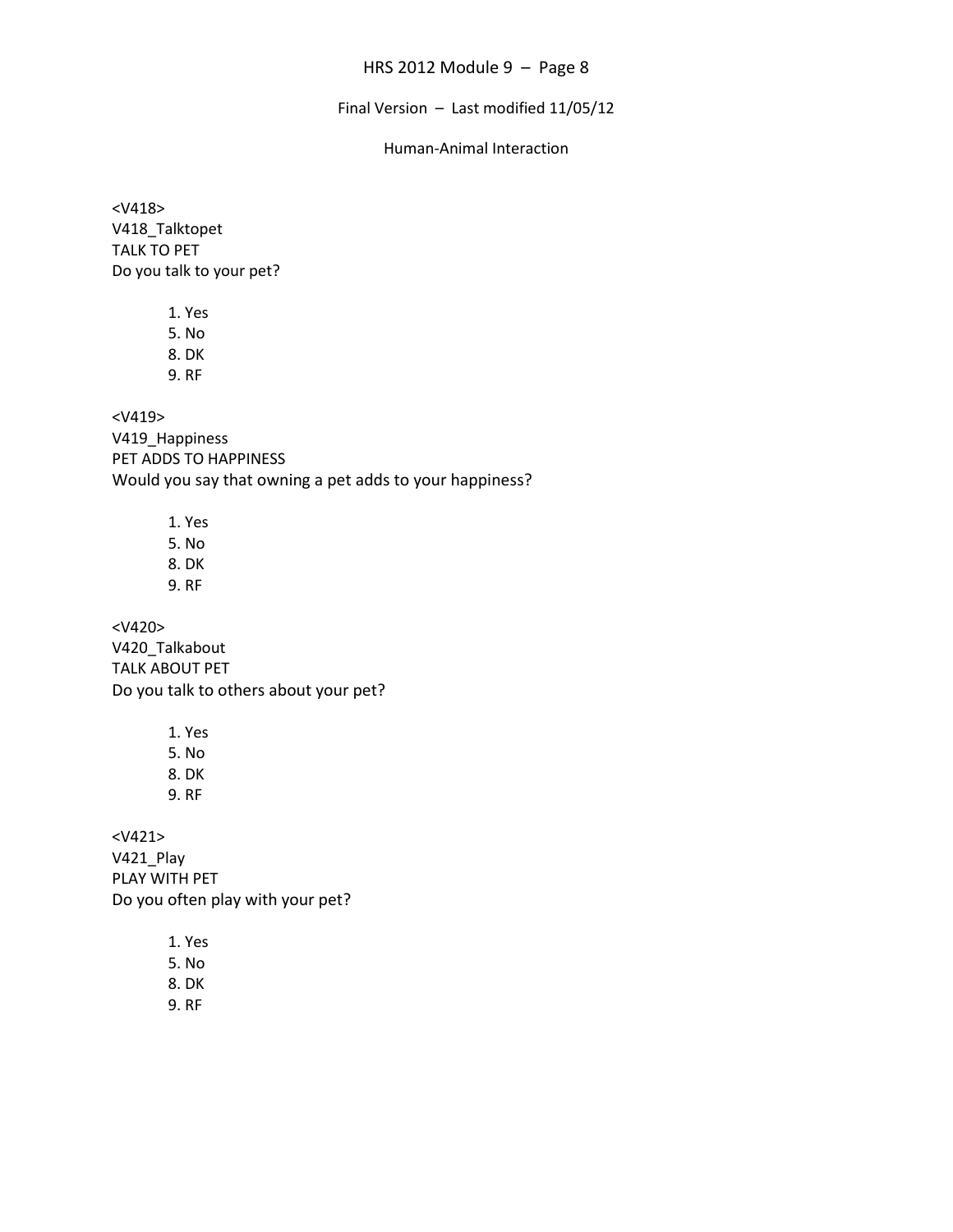Final Version – Last modified 11/05/12

## Human-Animal Interaction

<V422> V422\_Feel PET KNOWS HOW FEEL Does your pet know how you feel about things?

> 1. Yes 5. No 8. DK 9. RF

*If any V402M1-V402M7 = dog, continue with V423. Otherwise, skip to end of module.*

<V423> V423\_Walkdog WALK DOG Do you walk your (dog/dogs)?

> 1. Yes  $\rightarrow$  Skip to v425 5. No 8. DK  $\rightarrow$  Skip to end of module 9. RF  $\rightarrow$  Skip to end of module

<V424> V424\_Reasonnotwalk REASON NOT WALK DOG What is the main reason you don't walk your (dog/dogs)?

[IWER: Check only one.]

- 1. Dog too old or unable to walk
- 2. Dog self-exercises, goes out by him/herself
- 3. Outdoor dog, stays in pen
- 4. Dog not well behaved/ doesn't walk well on leash
- 5. Respondent too old or unable to walk
- 6. Someone else walks the dog
- 7. Respondent has no time or interest
- 8. Bad weather, too cold/hot
- 9. Dog doesn't like to walk/ exercise
- 10. Dog too big/ too strong
- 11. Other
- 98. DK
- 99. RF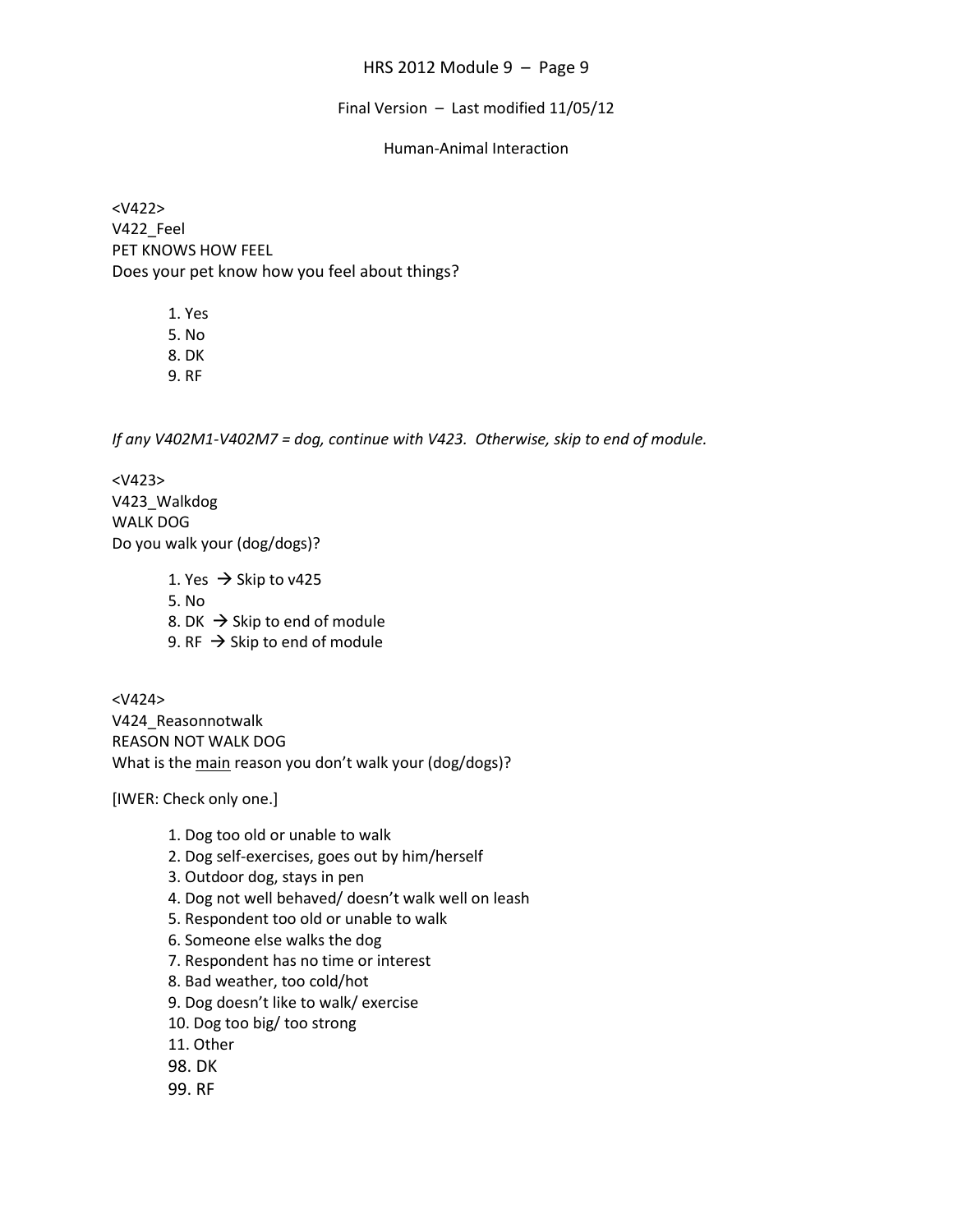#### Final Version – Last modified 11/05/12

#### Human-Animal Interaction

*If V423=1, continue with V425. Otherwise, skip to end of module.*

<V425> V425\_Numtimes TIMES PER DAY WALK DOG How many times per day do you walk your (dog/dogs)?

[IWER: Enter 97 if less than once per day.]

\_\_\_\_ times

97. Less than once per day 98. DK 99. RF

*Programming note: Set up V426 and V427 as alternate response formats. R's may answer in either minutes or hours.*

<V426> V426\_Minutes MINUTES WALK DOG When you walk your (dog/dogs) how many **minutes** or hours do you usually walk each time?

[IWER: Press ENTER to answer hours.]

\_\_\_\_ minutes

98. DK 99. RF

OR

<V427> V427\_Hours HOURS WALK DOG (When you walk your (dog/dogs) how many minutes or **hours** do you usually walk each time? )

\_\_\_\_ hours

98. DK 99. RF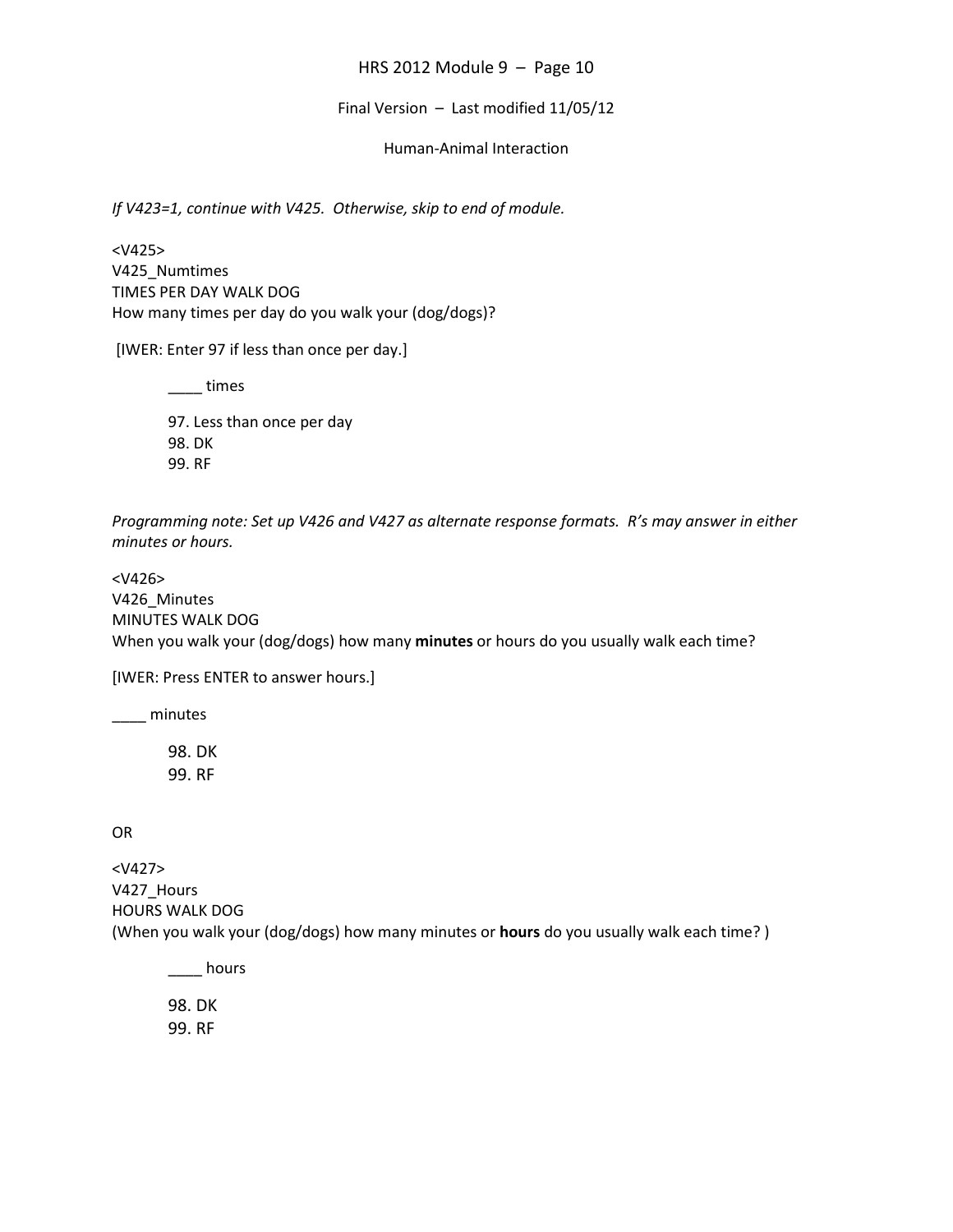Final Version – Last modified 11/05/12

### Human-Animal Interaction

<V428> V428\_Walkmore WALK MORE OR LESS WITH DOG Because you have (a dog/dogs), do you think that overall you walk a lot more, somewhat more, about the same, somewhat less, or a lot less than you would if you did not have (a dog/dogs)?

- 1. A lot more
- 2. Somewhat more
- 3. About the same
- 4. Somewhat less
- 5. A lot less
- 8. DK
- 9. RF

<V429>

V429\_Walkfaster

WALK FASTER OR SLOWER WITH DOG

Compared with when you walk without your (dog/dogs), when you walk with your (dog/dogs) do you usually walk a lot faster, somewhat faster, about the same speed, somewhat slower, or a lot slower?

- 1. A lot faster
- 2. Somewhat faster
- 3. About the same speed
- 4. Somewhat slower
- 5. A lot slower
- 7. [VOL:] Never walk without my dog  $\rightarrow$  Skip to end of module
- 8. DK
- 9. RF

<V430>

V430\_Walkfurther

WALK FURTHER WITH DOG

Compared with when you walk without your (dog/dogs), when you walk with your (dog/dogs) do you usually walk a much longer distance, a somewhat longer distance, about the same distance, a somewhat shorter distance, or a much shorter distance?

- 1. Much longer distance
- 2. Somewhat longer distance
- 3. About the same distance
- 4. Somewhat shorter distance
- 5. A much shorter distance
- 7. [VOL:] Never walk without my dog
- 8. DK
- 9. RF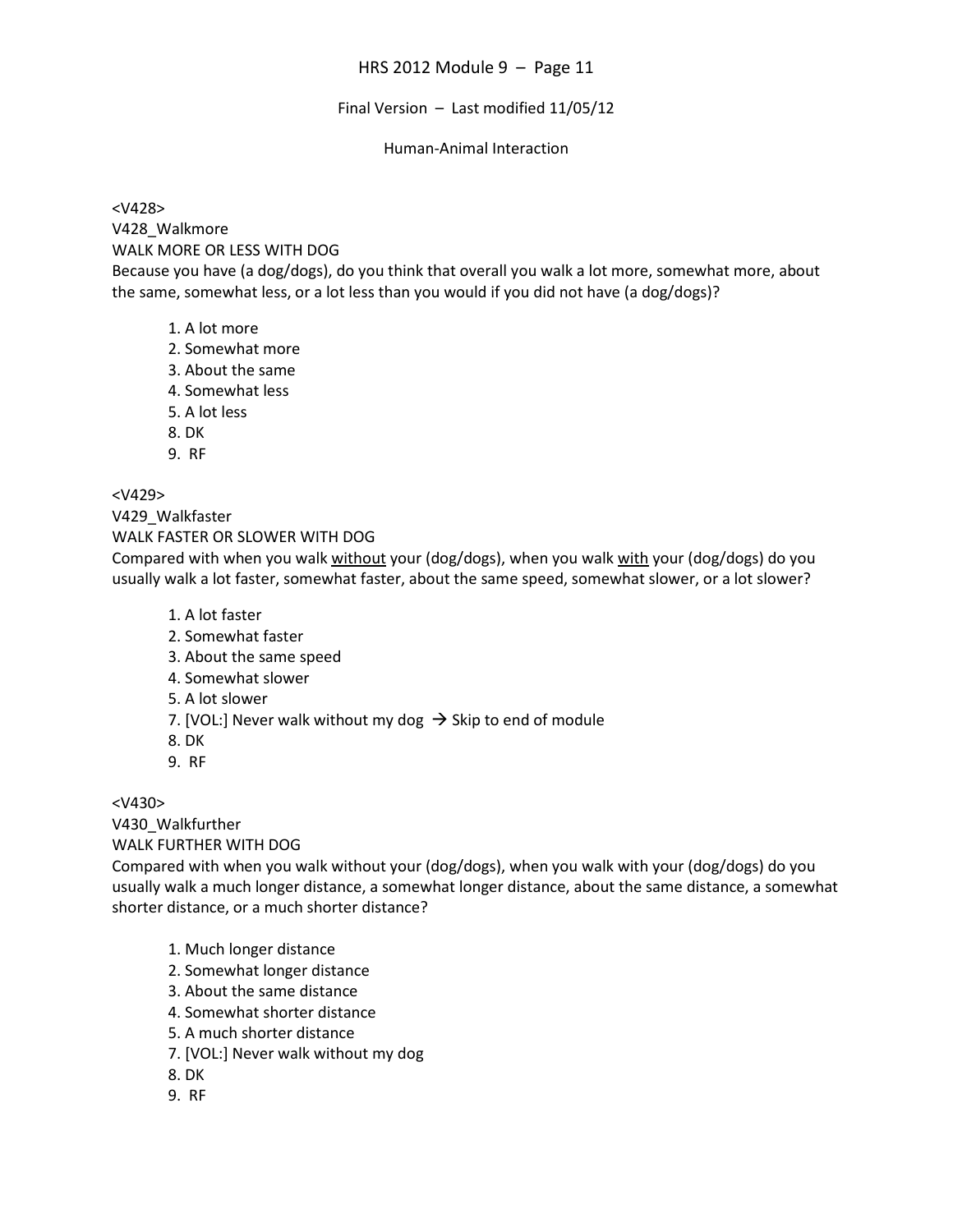### Final Version – Last modified 11/05/12

## Human-Animal Interaction

## *Questions V431-V444 are for non-pet owners (V401 <> 1)*

*If V401 =5, continue with V431. If V401=(DK or RF), skip to V432. If V401=1, skip to end of module.*

<V431> (V431M1-V431M6) V431\_Whynopet REASON DO NOT HAVE PET Why don't you have a pet?

IWER: Check all that apply.

- 1. No interest
- 2. Too expensive
- 3. Too much time or work to care for pet
- 4. Allergies (own or household member)
- 5. Health risks
- 6. Other
- 8. DK
- 9. RF

<V432> V432\_Everpet EVER HAD PET Have you ever had any pets?

> 1. Yes 5. No  $\rightarrow$  Skip to V441 8. DK  $\rightarrow$  Skip to V441 9. RF  $\rightarrow$  Skip to V441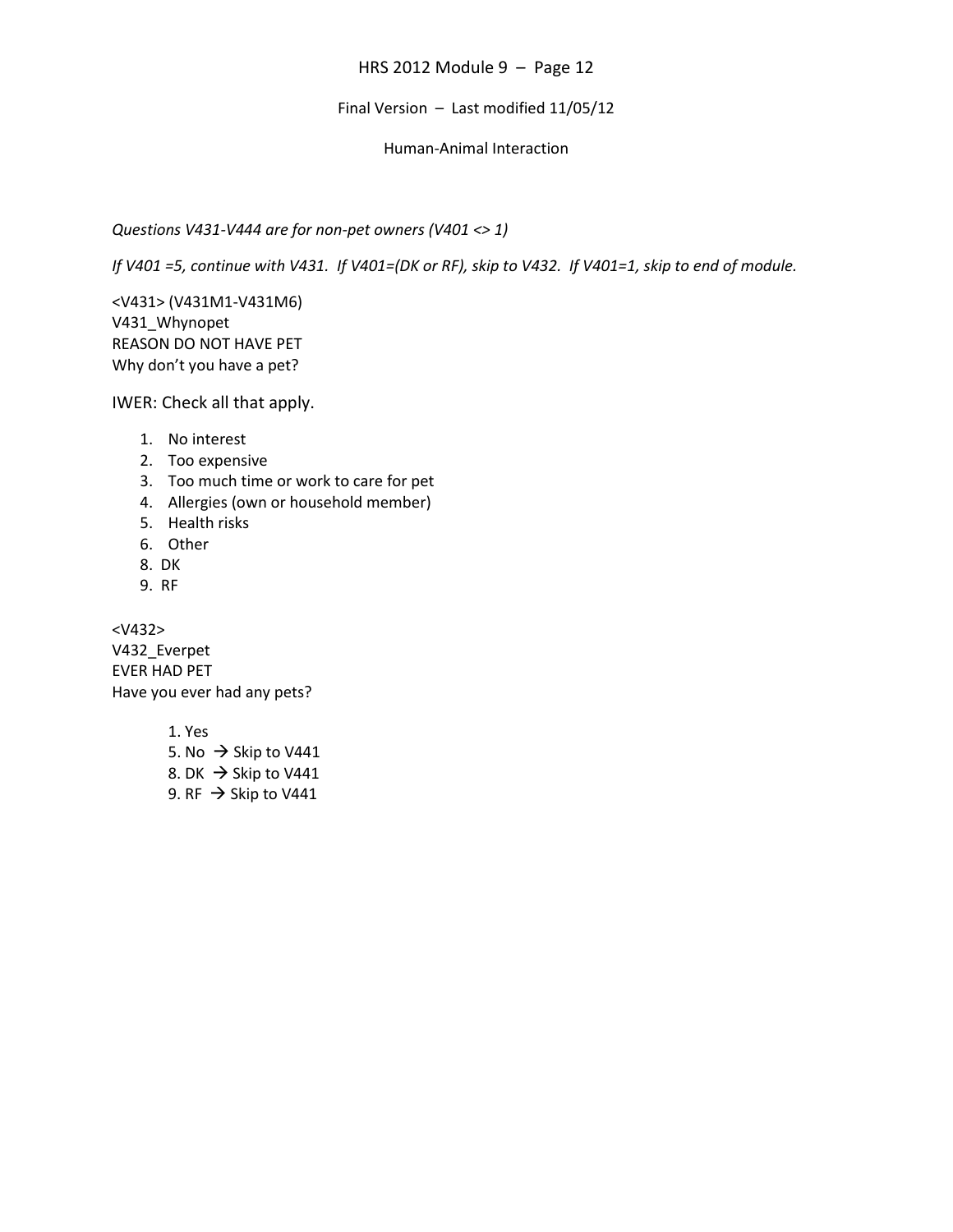Final Version – Last modified 11/05/12

### Human-Animal Interaction

<V433> (V433M1-V433M7) V433\_Typepet TYPE OF FORMER PETS What kind of pets did you have?

[IWER: Check all that apply.]

- 1. Dog
- 2. Cat
- 3. Small mammal (rabbit, gerbil, hamster)
- 4. Bird
- 5. Fish
- 6. Reptile (turtle, snake, lizard)
- 7. Other
- 8. DK
- 9. RF

<V434> V434\_Years YEARS SINCE LAST HAD PET How many years has it been since you last had a pet?

- 1. Less than 1 year
- 2. 1-2 years
- 3. 3-5 years
- 4. 6-9 years
- 5. 10-19 years
- 6. 20-29 years
- 7. 30+ years
- 8. DK
- 9. RF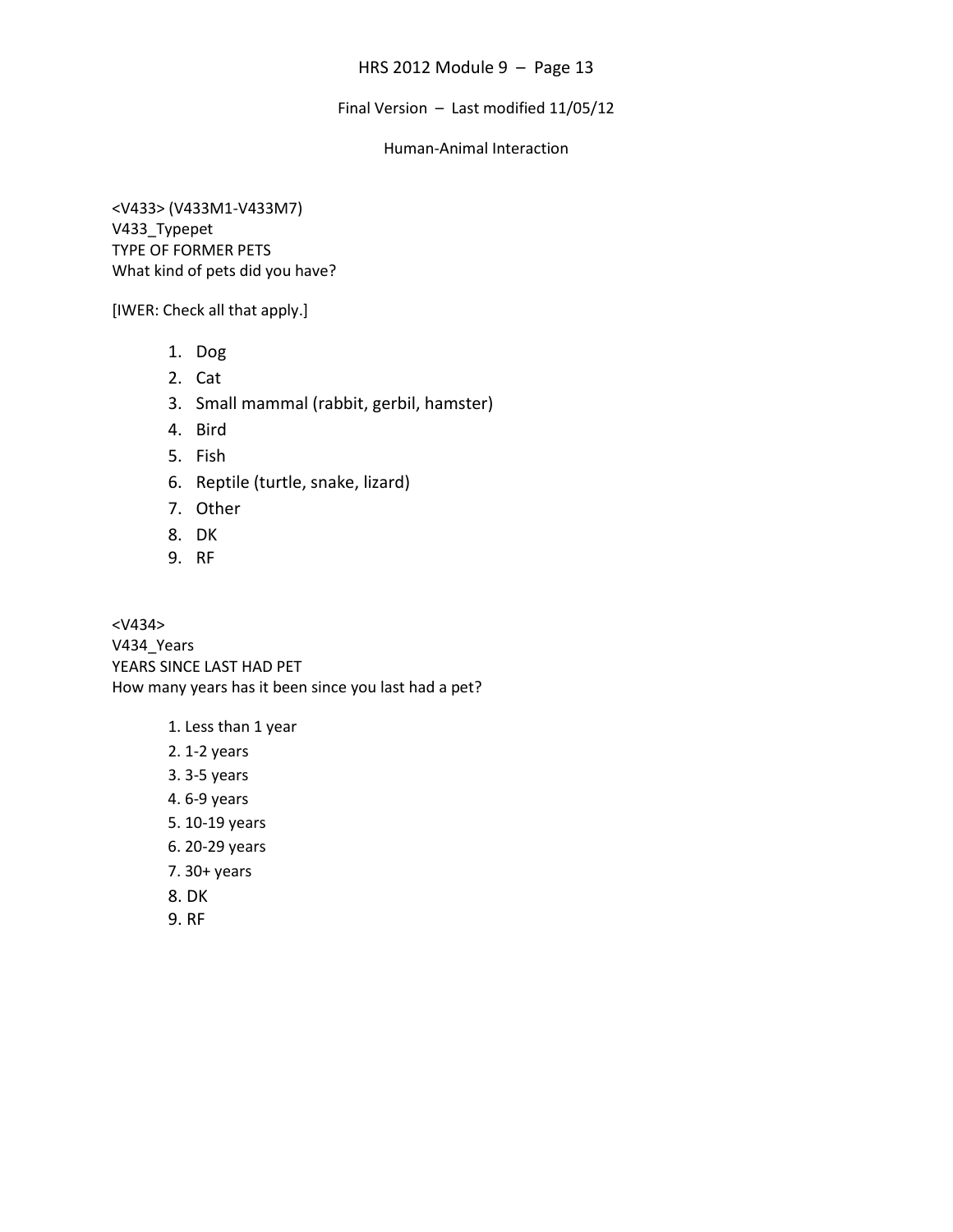# Final Version – Last modified 11/05/12

## Human-Animal Interaction

<V435> V435 Friend CONSIDERED FORMER PET A FRIEND For these next questions, please think about your favorite pet that you had in the past. These questions ask about how you felt about that pet.

Did you consider your pet a friend?

1. Yes 5. No 8. DK 9. RF <V436> V436\_Talktopet

TALKED TO FORMER PET Did you talk to your pet?

1. Yes

5. No

8. DK

9. RF

<V437> V437\_Happiness FORMER PET ADDED TO HAPPINESS Would you say that owning a pet added to your happiness?

> 1. Yes 5. No 8. DK

9. RF

<V438> V438\_Talkaboutpet TALKED ABOUT FORMER PET Did you talk to others about your pet?

> 1. Yes 5. No 8. DK 9. RF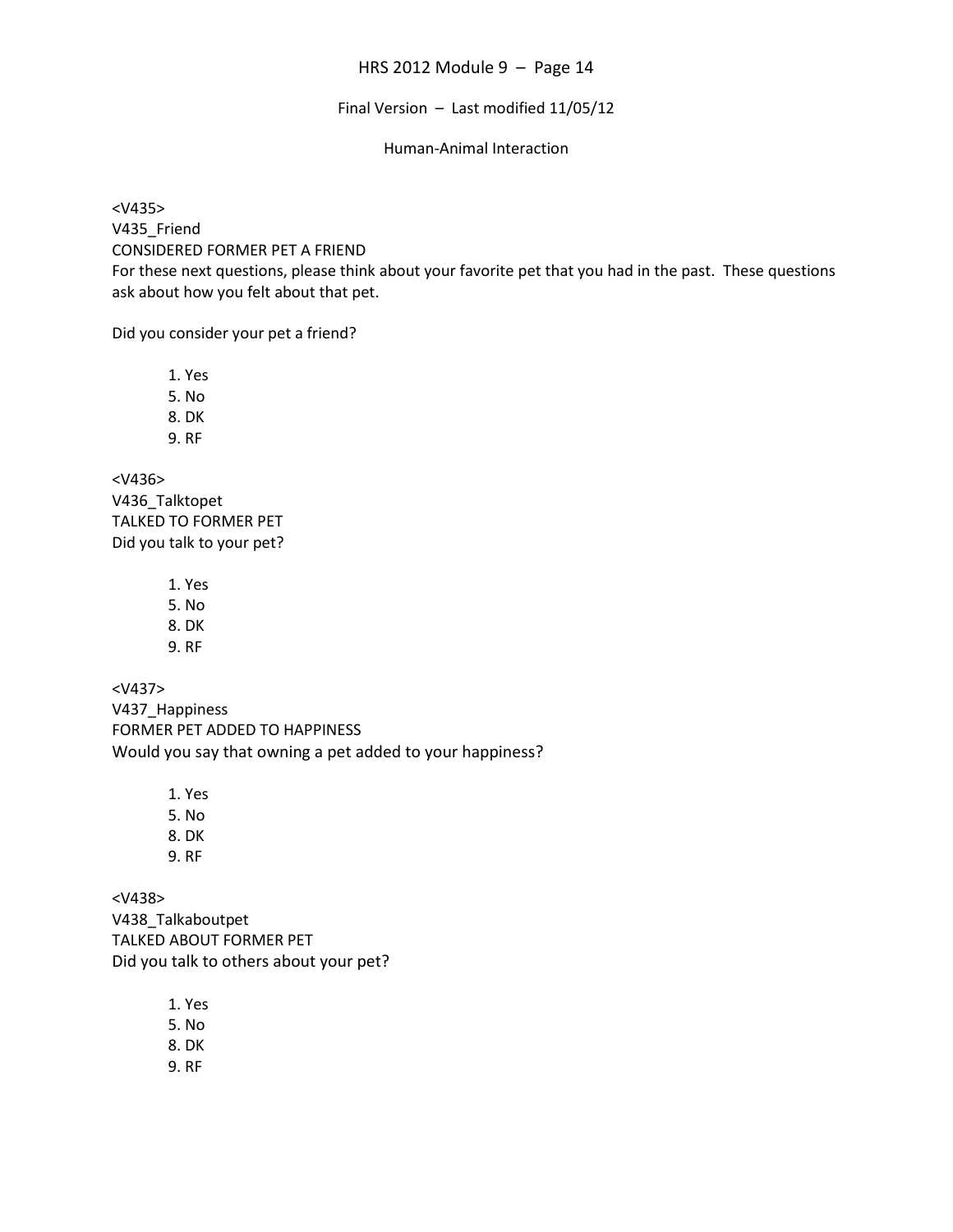Final Version – Last modified 11/05/12

#### Human-Animal Interaction

<V439> V439\_Play PLAYED WITH FORMER PET Did you often play with your pet?

> 1. Yes 5. No 8. DK

9. RF

<V440> V440\_Felt FORMER PET KNOW HOW R FELT Did your pet know how you felt about things?

1. Yes

5. No

8. DK 9. RF

<V441> V441\_Contact HAVE CONTACT WITH OTHER PETS

Do you have regular contact with other people's pets?

1. Yes

5. No  $\rightarrow$  Skip to end of module 8. DK  $\rightarrow$  Skip to end of module

9.  $RF \rightarrow$  Skip to end of module